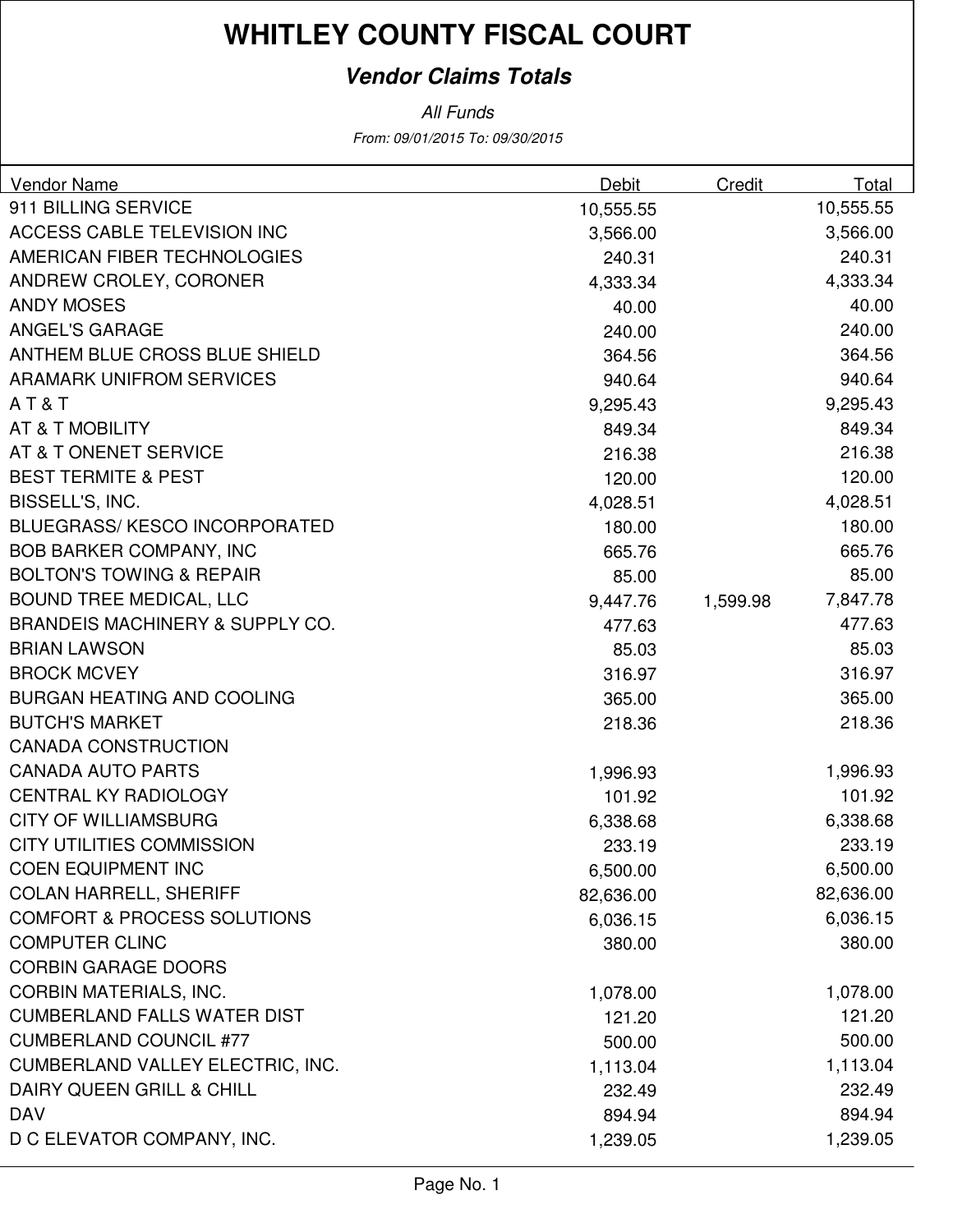### **Vendor Claims Totals**

From: 09/01/2015 To: 09/30/2015 All Funds

| <b>Vendor Name</b>                  | Debit     | Credit | Total     |
|-------------------------------------|-----------|--------|-----------|
| DELTA NATURAL GAS CO., INC.         | 1,677.99  |        | 1,677.99  |
| <b>DON FRANKLIN FORD</b>            | 1,081.41  |        | 1,081.41  |
| ECONO SIGNS, LLC.                   | 375.64    |        | 375.64    |
| ECSI, LLC                           | 1,969.44  |        | 1,969.44  |
| <b>ELLIS SANITATION</b>             |           |        |           |
| ELLISON'S SANITARY SUPPLY CO., INC. | 321.96    |        | 321.96    |
| ELMO GREER & SONS, INC.             | 11,271.00 |        | 11,271.00 |
| EMCON HOME GUARD, INC.              | 3,230.00  |        | 3,230.00  |
| <b>ENERGY INSURANCE</b>             | 1,148.00  |        | 1,148.00  |
| ENVIRONMENTAL WASTE SYSTEMS, LLC    | 350.00    |        | 350.00    |
| <b>EVELYN McCULLAH</b>              | 287.50    |        | 287.50    |
| <b>EZ COUNTRY</b>                   | 425.00    |        | 425.00    |
| <b>FAIRFIELD INN &amp; SUITES</b>   | 154.08    |        | 154.08    |
| <b>FAULKNER AND TAYLOR</b>          | 296.20    |        | 296.20    |
| <b>FLEETONE</b>                     | 6,963.98  |        | 6,963.98  |
| FROST, BROWN, TODD, LLC             | 4,844.50  |        | 4,844.50  |
| G & C SUPPLY CO. INC.               | 373.43    |        | 373.43    |
| G & E DRIVE-IN                      | 360.00    |        | 360.00    |
| <b>GUARDIAN INSURANCE</b>           | 1,495.34  |        | 1,495.34  |
| <b>HARDEE'S</b>                     | 267.83    |        | 267.83    |
| HINKLE CONTRACTING COMPANY LLC      | 14,540.73 |        | 14,540.73 |
| HINKLE ENVIRONMENTAL SERVICE LLC    | 33,371.15 |        | 33,371.15 |
| <b>HMC SERVICE COMPANY</b>          | 1,854.64  |        | 1,854.64  |
| <b>HOLSTON GASES</b>                | 2,422.79  |        | 2,422.79  |
| <b>HUDSON MATERIALS</b>             | 12,654.00 |        | 12,654.00 |
| <b>HYATT REGENCY</b>                | 992.96    |        | 992.96    |
| I.C.U. SURVEILLANCE                 | 294.95    |        | 294.95    |
| <b>HOMETOWN IGA #57</b>             | 768.83    |        | 768.83    |
| <b>JAMES JONES EXCAVATING</b>       | 2,527.70  |        | 2,527.70  |
| <b>JOE HILL ELECTRICAL</b>          | 380.00    |        | 380.00    |
| JOHNNY WHEELS OF WILLIAMSBURG, INC  | 551.71    |        | 551.71    |
| K A C O ALL LINES FUND              | 44,185.89 |        | 44,185.89 |
| <b>KACO LEASING TRUST</b>           | 1,632.08  |        | 1,632.08  |
| KACO WORKERS COMPENSATION FUND      | 31,647.60 |        | 31,647.60 |
| KAPA                                | 500.00    |        | 500.00    |
| KAY SCHWARTZ, COUNTY CLERK          | 15.00     |        | 15.00     |
| <b>KELLWELL FOOD MANAGEMENT</b>     | 20,630.34 |        | 20,630.34 |
| <b>KELLY HARRISON</b>               | 11.47     |        | 11.47     |
| KU                                  | 15,999.41 |        | 15,999.41 |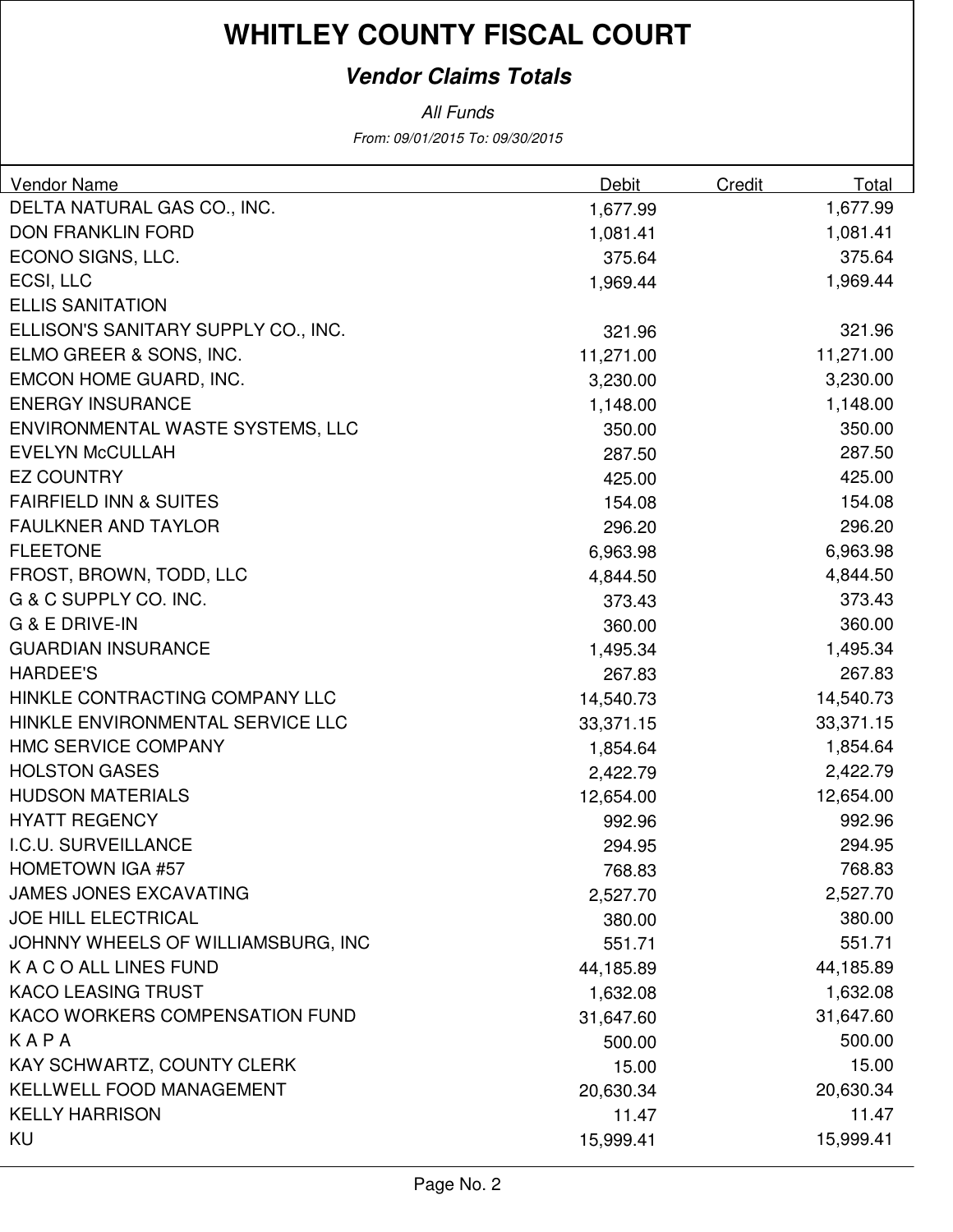### **Vendor Claims Totals**

All Funds

From: 09/01/2015 To: 09/30/2015

| <b>Vendor Name</b>                | Debit     | Credit | Total     |
|-----------------------------------|-----------|--------|-----------|
| KIMBELL MIDWEST                   | 238.54    |        | 238.54    |
| KNOX COUNTY UTILITIES COMMISSION  | 232.66    |        | 232.66    |
| KNOX-WHITLEY ANIMAL SHELTER, INC, | 7,500.00  |        | 7,500.00  |
| <b>KY SPRING WATER</b>            | 397.30    |        | 397.30    |
| <b>KENTUCKY STATE TREASURER</b>   | 30.00     |        | 30.00     |
| LIDA J. POWERS                    | 656.58    |        | 656.58    |
| <b>LON "CHUCK" HEAD</b>           | 184.19    |        | 184.19    |
| <b>LYKINS OIL COMPANY</b>         | 9,772.57  |        | 9,772.57  |
| <b>MARK MOTORS</b>                | 8,500.00  |        | 8,500.00  |
| <b>NEWS JOURNAL</b>               | 19,644.19 |        | 19,644.19 |
| NI GOVERNMENT SERVICES, INC.      | 78.93     |        | 78.93     |
| <b>NORVEX SUPPLY</b>              | 3,350.32  |        | 3,350.32  |
| OAK RIDGE CHURCH OF GOD           | 500.00    |        | 500.00    |
| <b>OWENS AUTO PARTS</b>           | 92.38     |        | 92.38     |
| POFF CARTING SERVICE              | 7,657.32  |        | 7,657.32  |
| POSTCRAFT COMPANY                 | 547.88    |        | 547.88    |
| PREFERRED LAB SERVICE             | 1,400.00  |        | 1,400.00  |
| PREWITT FARM SUPPLY               | 221.10    |        | 221.10    |
| PRINT SOURCE CONSULTING           | 928.16    |        | 928.16    |
| <b>QUALITY CARE AUTO SERVICE</b>  | 6,575.01  |        | 6,575.01  |
| <b>RADIO SHACK</b>                | 139.98    |        | 139.98    |
| REM COMPANY, INC.                 | 498.19    |        | 498.19    |
| ROCKHOLDS COMMUNITY CHURCH        | 500.00    |        | 500.00    |
| <b>SCOTTY HARRISON</b>            | 260.47    |        | 260.47    |
| SOUTHEAST APPARATUS, LLC          | 1,130.90  |        | 1,130.90  |
| <b>SGT JOES</b>                   | 150.00    |        | 150.00    |
| <b>SKY EMERGENCY EQUIPMENT</b>    | 866.00    |        | 866.00    |
| SOUTHERN FOLGER DET EQUIPMENT CO  | 2,000.00  |        | 2,000.00  |
| SOUTHERN HEALTH PARTNERS          | 21,119.04 |        | 21,119.04 |
| <b>SUPPLY WORKS</b>               | 1,618.90  |        | 1,618.90  |
| <b>TEKS WORK</b>                  | 265.00    |        | 265.00    |
| THE SIGN PLACE                    | 379.00    |        | 379.00    |
| TIME WARNER CABLE                 | 1,114.13  |        | 1,114.13  |
| 2 GETON NET, INC.                 | 239.97    |        | 239.97    |
| UNIVERSITY OF KY                  | 255.00    |        | 255.00    |
| UNITED HEALTHCARE INS. CO.        | 55,503.95 |        | 55,503.95 |
| <b>US BANK</b>                    |           |        |           |
| US BANK KY POOLED CHECKS          | 4,741.59  |        | 4,741.59  |
| <b>VERIZON SOUTH</b>              |           |        |           |